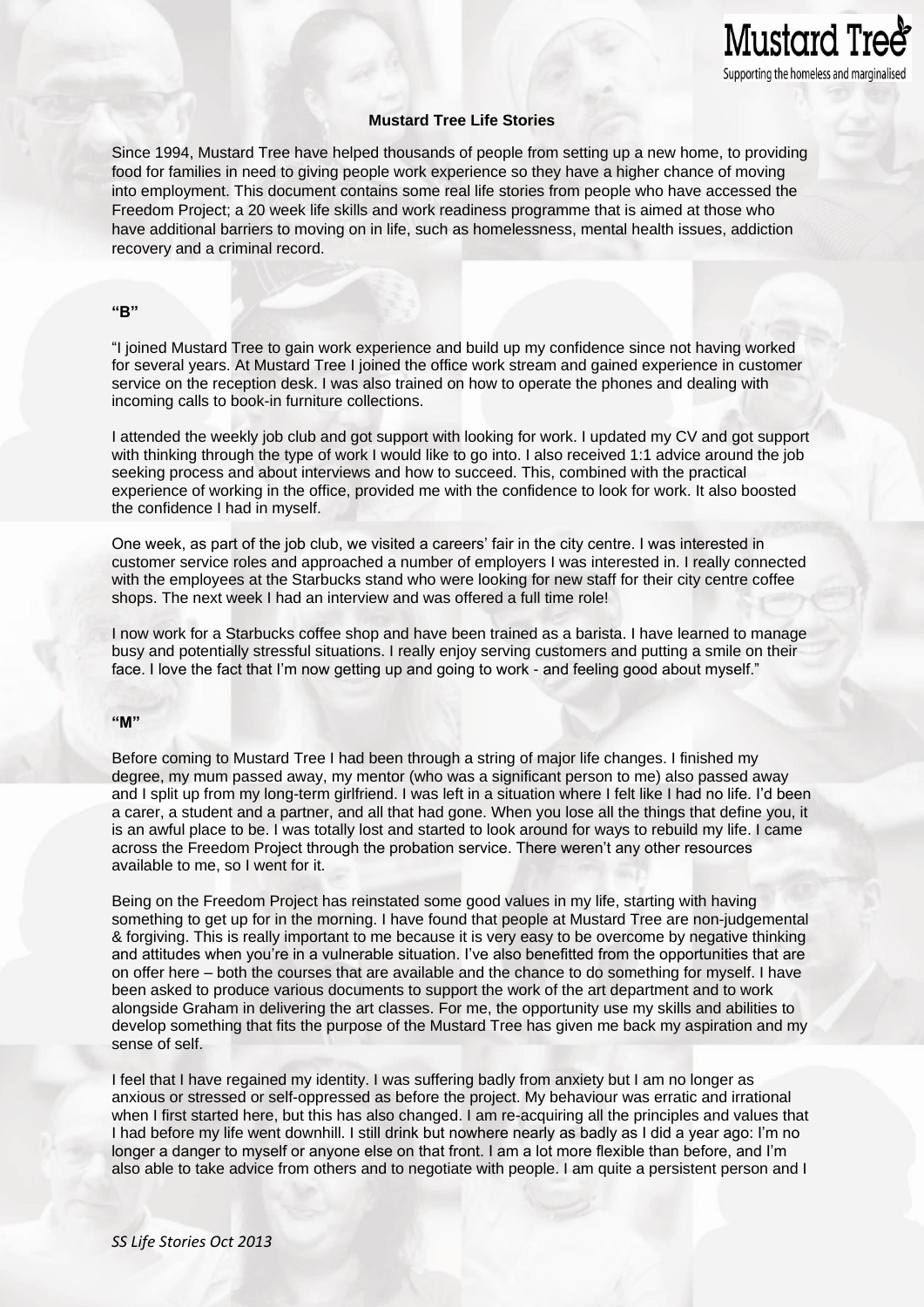

feel like I've also regained my former resilience and some of my former self-confidence. I've acquired some aspirations and expectations for the future.

Having project work to do here is good, but it is also a means to an end. I'm not just doing the work here for other people, I'm also aware of the benefits to myself. It is a way of getting me grounded again without exploiting others or being exploited. My main aim is to be a more rounded person again without being self-absorbed. One of my objectives is to get the kiln project up and running at Mustard Tree. Meanwhile we are also developing the work of the Mustard Tree art department by getting ourselves prepared to have our art courses accredited. This will enable people who need help to get some education. I am a big believer in the power of education.

# **"M"**

Some time ago Mustard Tree helped me out with food, a sleeping bag and clothes after a period of homelessness. This gave me the idea of getting involved so that I could help others in a similar situation.

Since joining the project I have found that I've also received help and support as a volunteer. Being around people who've had an understanding of my mental health issues from the start has helped me to rebuild my life.

The support and advice I've received at Mustard Tree during my on-going battle with mental health has really helped me, as has meeting others with similar problems who have managed to struggle through.

Part way through my volunteering at Mustard Tree I was admitted to hospital as a result of my mental health issue. Being able to return to volunteering after this was an enormous help to me. I've also been able to access counselling through the project, which has helped me to explore my issues and is giving me the tools I need to get back on track.

Throughout my time at Mustard Tree, the staff have shown tremendous belief in my capabilities. This has been another good source of encouragement and strength.

Before volunteering on the Freedom Project I had a deep-rooted fear of new situations and of being around crowds and new people. My experiences at Mustard Tree have helped me to overcome that fear.

I have also greatly increased my confidence with day to day tasks and living. Things that I would choose to hide away from previously, I now tackle with confidence. In turn this has boosted my selfesteem and my belief that I can achieve goals that previously didn't seem possible. In particular, I have now enrolled on a university degree course, something I didn't envisage before.

As a result of taking part in the Freedom Project, my aspirations have grown and transformed massively. My main goal now is to complete my degree, which never would have started before joining the Freedom Project. I would also like to have continued involvement with Mustard Tree in some way.

Personally I have also increased confidence regarding my own ideas, and I am continually working towards beating my mental health problems."

*July – September 2013*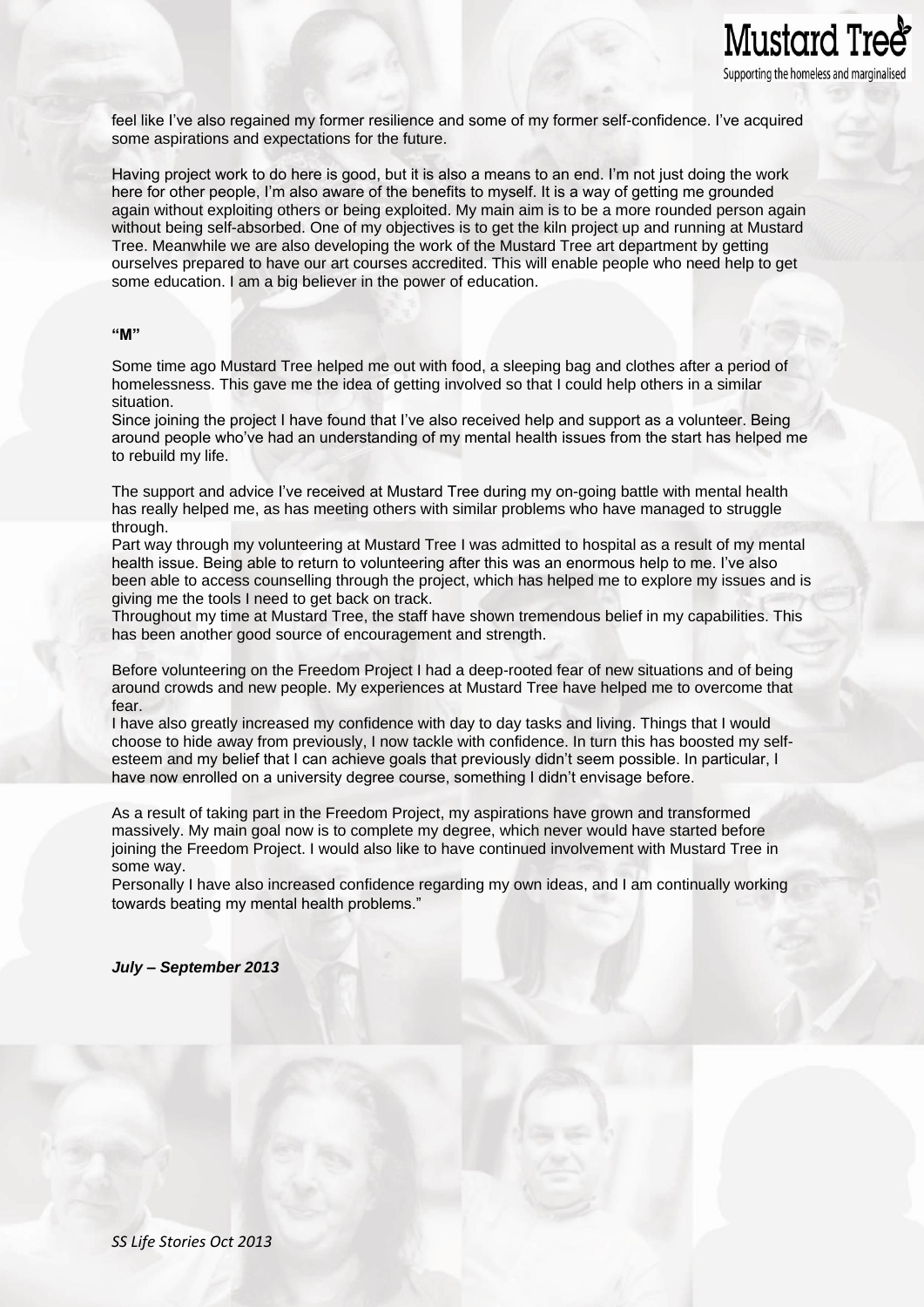

Mustard Tree<sup>s</sup>

Supporting the homeless and marginalised

Mustard Tree is a good environment where everyone shows respect, and the time I have spent here has helped me in many ways. I am much more lovely and confident than I was – before I was very quiet and nervous. I can clearly see the change in myself: I have a lot of confidence in myself that I didn't have before, meaning I can do things that I wasn't able to do previously. And if there's something I don't know, there's always someone who I can ask for help.

I've met some good people here, and the work itself is enjoyable. The routine of coming to work has really helped – I get up at 6am now and I'm usually in work for 8. I look forward to coming into Mustard Tree.

My main hope for the future is to find a job. The Ready for Work club and the support I have with looking for a job has been very valuable. I enjoy working at Mustard Tree and I hope to go into working in customer services or something similar – somewhere I can work with people. Right now I'm feeling excited and positive about it."

#### **"M"**

"Six years ago I was addicted to heroin and crack cocaine. I was homeless for 11 months and sleeping rough behind Manchester University, or sometimes in a hostel or on a friend's sofa. During this time I was stealing to fund my habit and consequently I was in and out of prison. In total I've been in prison for over two years and have been through several rehab and detox programmes. Eventually, while in jail, I realised I'd had enough, and that I didn't want to be an addict ant longer.

I joined the Freedom Project as I was finding it hard to get into work. I came across Mustard Tree on the interner as a place to het voluntary experience and something to put on my CV. I was going crazy at home doing nothing, so to het out and just do something has been grrat. Joining the project has kick-started me into looking for work. I'm now getting up at 6:30am and I'm meeting new people. The project has got me doing something positive again and has started to open some doors.

I'm more confident know that I'll move into work. I know that if I keep putting the effort in I'll get to do the work that I want to. Not having regular work meant that I was stuck in a rut before and I was giving up on life. Now, I'm itching to get a job! Through the job club I'm getting a Constrcution Skills Helth and Safety (CSCS) certificate, and im about to start a construction job placement. Evenutally though, I'd love to be a drug and alcohol support worker.

I don't want the lifestyle that I previouslt had. Id prefer to be skint frompaying a mortgage, with a small car in my driveway, and for me son to see me working."

### **"R"**

"I spent about a year living on the streets, during which time I used to eat at Mustard Tree's soup runs. Soup runs were about the only time that I was able to eat. I got to know a lot of the volunteers from Mustard Tree, and they told me about the Freedom Project and that it could help me get back on my feet. I realised I didn't have anything to lose. I get on with people and I wanted to help others as well as myself.

In my old job, I was bullied by my manager and I wasn't able to deal with it very well. He squashed the confidence out of me. When I started volunteering at Mustard Tree I was really quiet and wouldn't say much, but now my confidence is back and I'm happy again. Since becoming a Freedom Project volunteer, I have also managed to get myself off the street and into my own flat.

# **"E"**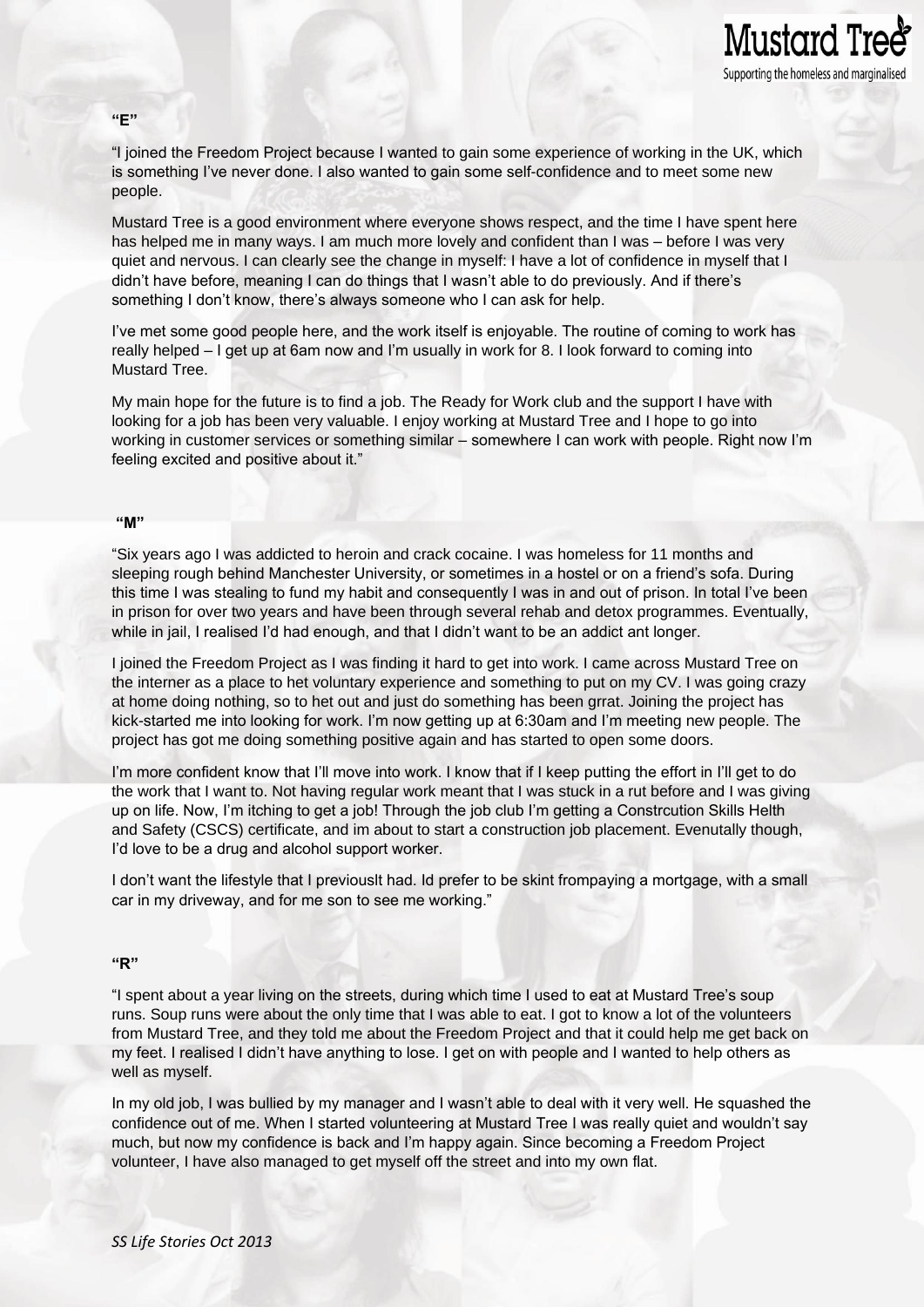# Mustard Tree<sup>®</sup> Supporting the homeless and marginalised

Being in the Mustard Tree garden was my favourite volunteering activity as I love being out in the fresh air, working with my hands, and chatting with the other volunteers. I was asked to supervise new volunteers in the garden, which have me a real boost as it made me feel wanted and valued as a volunteer. I really enjoyed looking out for people and guiding them.

I found the job club interesting and I also accessed a number of employment programmes through Mustard Tree and Business in the Community. Visiting different organisations as part of these programmes was really good for me; speaking to people from all different types of backgrounds helped build my confidence back up. As a result of all of this, I am now in part time employment. I'm hoping to increase my hours, but to still have time to volunteer at Mustard Tree, as I want to help the people who have helped me. "

*April – June 2013*